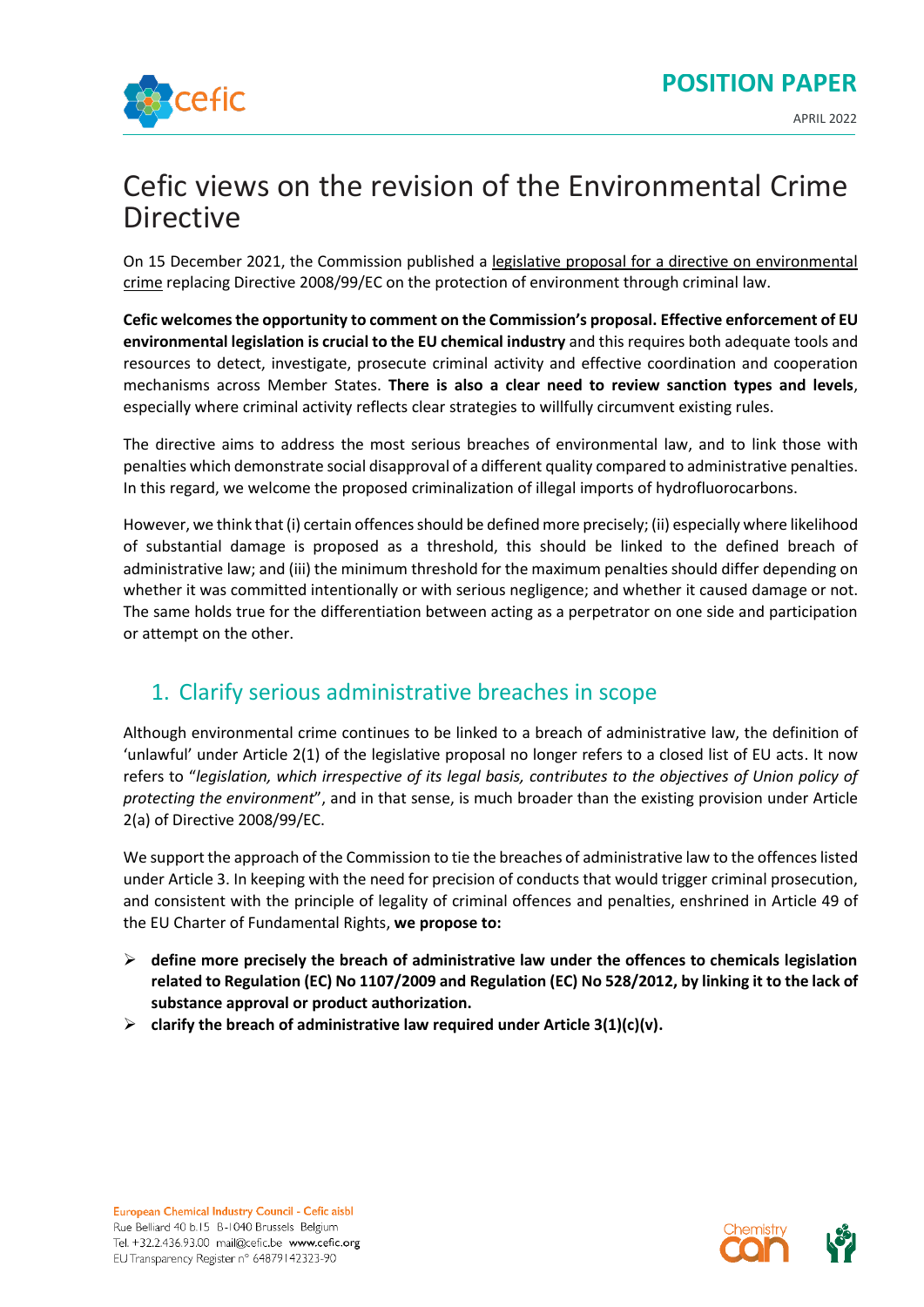### 2. Delineate endangerment crimes

Some offences listed under the proposal require, in addition to unlawfulness, that the activity "*causes or is likely to cause damage or serious injury to any person or substantial damage to the quality of air or the quality of water or to animals or plants*".

In case no damage has materialized, certain elements would need to be taken into account to assess whether the activity is likely to cause damage. The proposal already refers to the risky or dangerous nature of the activity and of the material or substance, and the extent to which legal limits or values are exceeded. In addition, Cefic asks to clarify that **there should be a causal link between the identified breach of administrative law and the likelihood to cause damage**. This would ensure that criminal prosecution is limited to cases where the breach of administrative law directly results in a risk of damage.

#### 3. Differentiate sanction levels

Cefic understands that Member States will remain competent to decide on elements where the proposal does not take any stance, with a view to ensuring legal certainty at national level.

However, consistent with the principle of proportionality of criminal sanctions, **crimes committed as a result of serious negligence should incur less stringent penalties than crimes committed intentionally, and crimes that caused no damage should incur less stringent penalties than crimes that did cause damage**. The same holds true for the differentiation between acting as a perpetrator on one side and participation or attempt on the other.

Also, whilst it appears legitimate to impose heavier penalties where an offender actively obstructs inspection, custom control or investigation activities, lack of assistance to inspection and other enforcement authorities should not be understood as such. Hence Cefic proposes to make this distinction more explicit in the list of aggravating circumstances. We also propose three additions to the list of mitigating circumstances.

Lastly, Cefic understands that the Commission wishes to link the level of fines with companies' financial capacities by defining sanctions based on turnover. However, we would like to point out that companies with low margins will be much more impacted by such sanctions than companies with high margins. This regime will thus inevitably result in unfairness in the penalties imposed for comparable offences.

In our view, removal of illegal profits should be the key aim of an environmental crime penalty system. Therefore, **we suggest reconsidering alternative fining systems linking the level of fines to illegal profits**.

\*\*\*

Cefic is open and ready to engage with policymakers and other relevant parties on the challenges and implications of the legislative proposal.